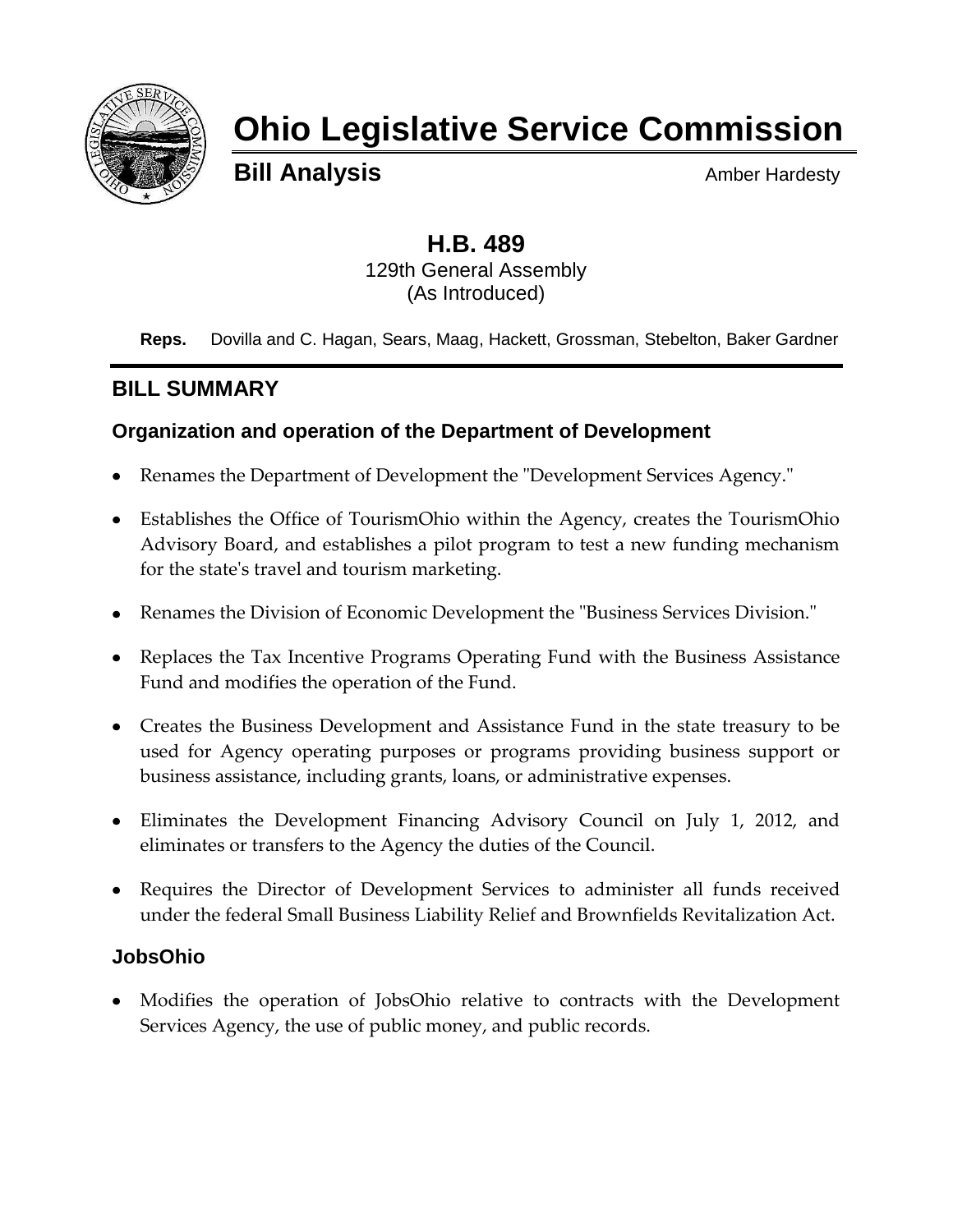# **Economic development assistance programs**

- Increases the membership of the Ohio Tax Credit Authority and provides for situations in which projects are started prior to receiving a tax credit.
- Modifies the Small Business Investment Certificate Program to be administered by the Director of Development Services.
- Makes programmatic changes to the Capital Access Loan Program and authorizes transfers from the Minority Business Enterprise Loan Fund to the Capital Access Loan Program Fund.
- Increases the maximum amount the Director, with Controlling Board approval, may loan to minority business enterprises unable to finance a proposed economic development project through ordinary financial channels at comparable terms.

# **Third Frontier Commission**

• Increases the membership of the Third Frontier Commission.

# **Other provisions**

- Eliminates the Director of Development's role in administering the Voluntary Action Program overseen by the Environmental Protection Agency (EPA) and transfers the Director's responsibilities to the EPA Director.
- Eliminates the Water and Sewer Commission and the Water and Sewer Fund.
- Clarifies the application of the ethics laws to nonelected public officials and employees.
- Makes appropriations.

# **TABLE OF CONTENTS**

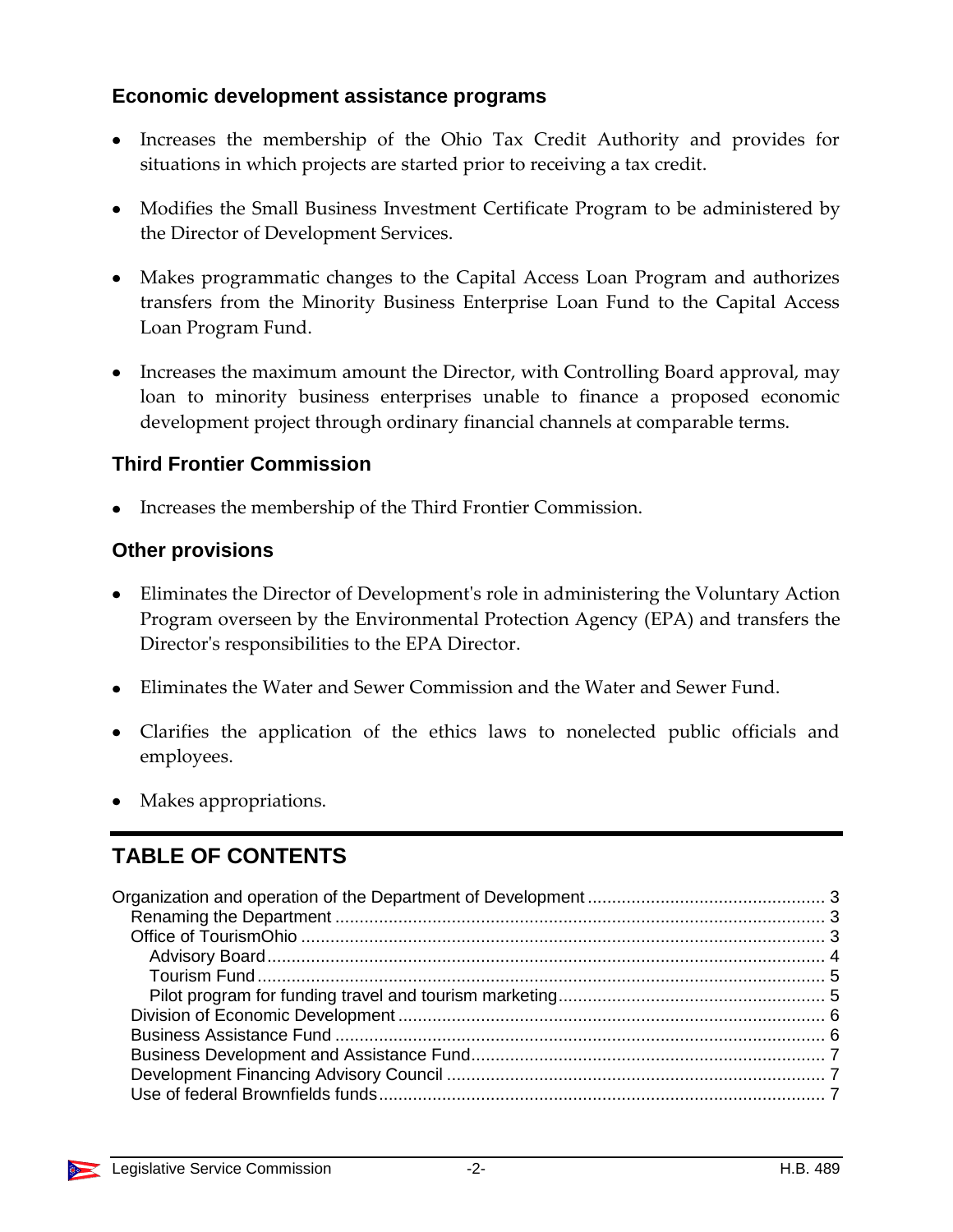# **CONTENT AND OPERATION**

# <span id="page-2-0"></span>**Organization and operation of the Department of Development**

#### <span id="page-2-1"></span>**Renaming the Department**

The bill changes the name of the Department of Development to the "Development Services Agency," which is to be headed by the Director of Development Services.<sup>1</sup> The bill does not make the change universally throughout the Revised Code, but only through a universally applicable definition in certain sections.

The bill states that, in making this change, the General Assembly does not intend to make any substantive changes in statutory law. Additionally, the change is not to cause unnecessary expense. The letterhead, forms, printed materials, and signage displaying the former name of the Department may be used until they are replaced.<sup>2</sup>

#### <span id="page-2-2"></span>**Office of TourismOhio**

The bill creates within the Development Services Agency the Office of TourismOhio.<sup>3</sup> The purpose of the Office is to:

--Promote the state as a travel destination and provide related services or otherwise carry out the promotional functions or duties of the Agency, as necessary; and

<sup>1</sup> See, primarily, R.C. 121.02, 121.03, 122.01, 166.01, 174.01, 184.011, 1551.01, 3735.01, and 5701.15.

<sup>2</sup> Sections 4 and 5.

 $3 R C$  122.07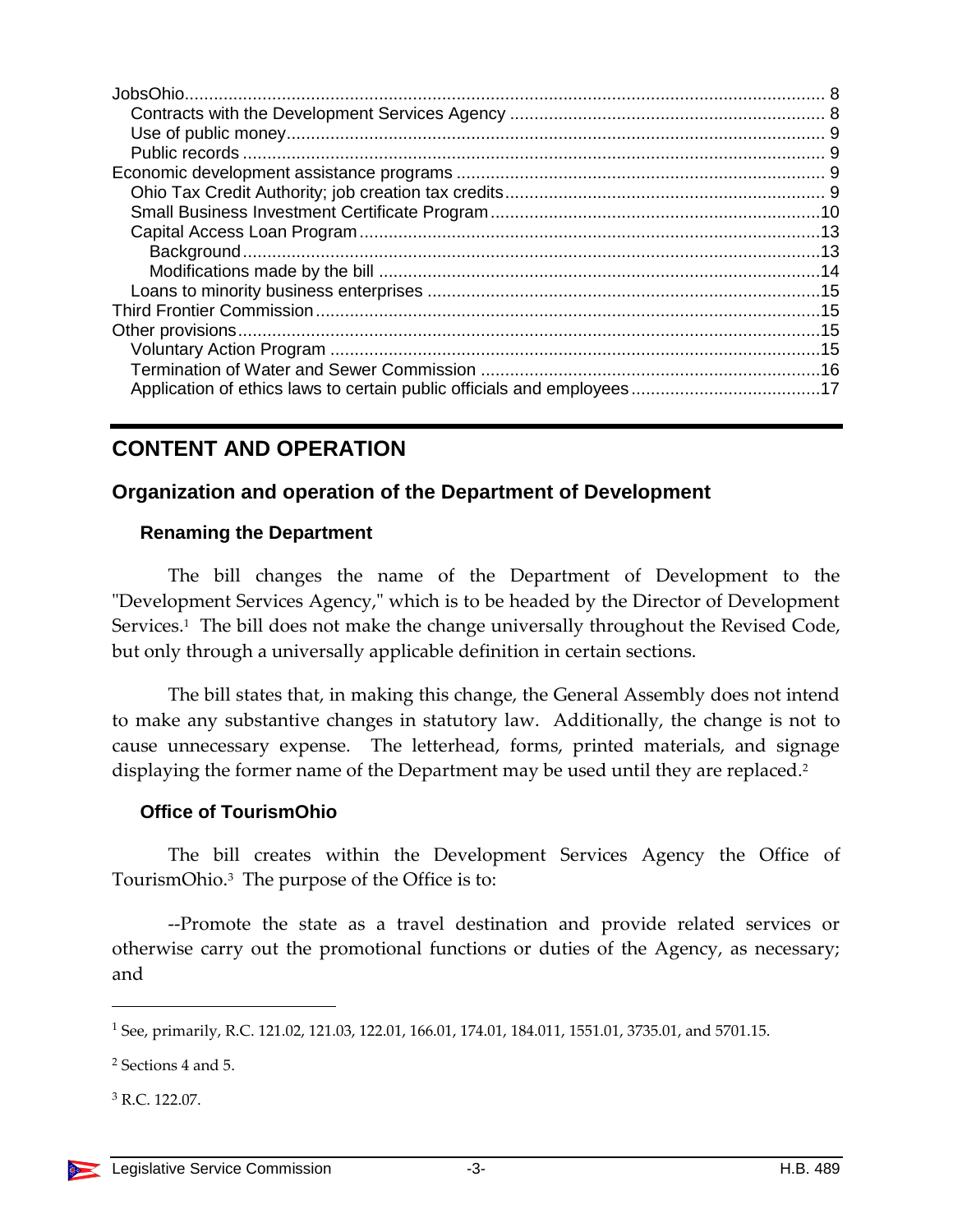--Perform an annual return-on-investment study analyzing the Office's success in promoting Ohio tourism. A report containing the findings of the study must be submitted to the Governor, the Speaker of the House of Representatives, and the President of the Senate. The report also must be made available to the public.

The Office is to be supervised by a director who is of equivalent rank of deputy director of the Agency and who serves at the pleasure of the Director of Development Services. The Office replaces the current Division of Travel and Tourism within the Department of Development.<sup>4</sup>

#### **Advisory Board**

<span id="page-3-0"></span>The bill also establishes the TourismOhio Advisory Board to advise the Director of Development Services and the Director of the Office of TourismOhio on strategies for promoting tourism in the state.<sup>5</sup> The Board is to consist of the Chief Investment Officer of JobsOhio, the Director of the Office of TourismOhio, and eight members appointed by the Governor, as follows: one individual who is a representative of convention and visitors' bureaus; one individual who is a representative of the lodging industry; one individual who is a representative of the restaurant industry; one individual who is a representative of attractions; one individual who is a representative of special events and festivals; and three individuals who are representatives of the tourism industry. To qualify as a "representative of the tourism industry," an individual must possess at least five years of executive-level experience in the attractions, lodging, restaurant, transportation, or retail industry *or* with a destination marketing organization. Each appointee must be a United States citizen.

The Governor is required to make the original appointments within 60 days after the effective date of this portion of the bill. Each member of the Board is to hold office from the date of the member's appointment until the end of the term for which the member is appointed. Vacancies are to be filled in the manner prescribed for regular appointments. A member appointed to fill a vacancy occurring prior to the expiration of the term for which the member's predecessor was appointed is to hold office for the remainder of that predecessor's term. A member must continue in office subsequent to the expiration date of the member's term until the member's successor takes office or until 60 days have elapsed, whichever occurs first. Any member appointed to the Board is eligible for reappointment.

 $4$  R.C. 122.07 and 122.073; R.C. 122.011(A)(1) (conforming change).

<sup>5</sup> R.C. 122.071.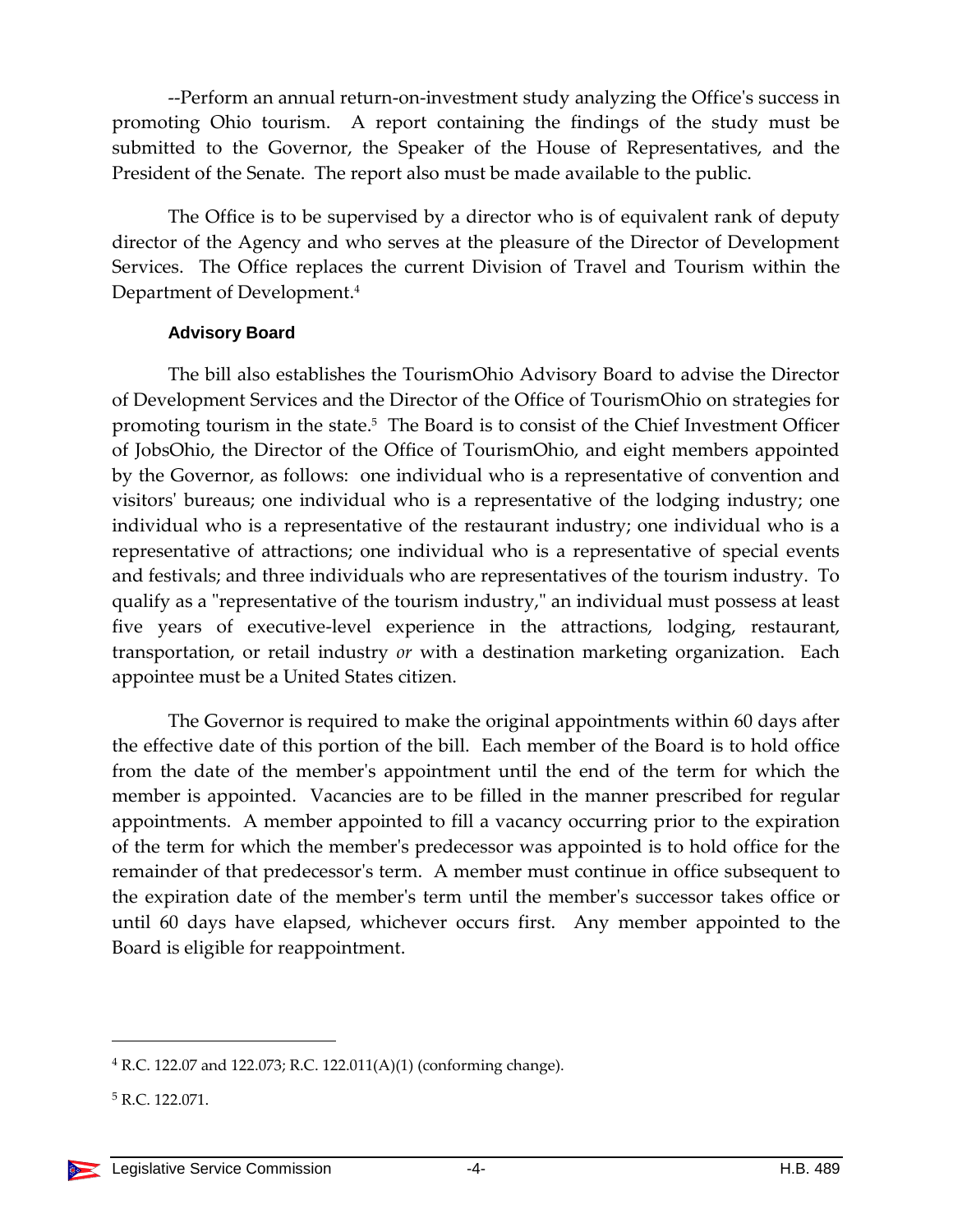The Governor is to designate one member of the Board as chairperson. All members of the Board except the Director of the Office of TourismOhio are eligible to vote.

Members appointed to the Board may be reimbursed for actual and necessary expenses incurred in connection with their official duties.

#### **Tourism Fund**

<span id="page-4-0"></span>The bill renames the existing Travel and Tourism Cooperative Projects Fund the "Tourism Fund," and provides that money in the Fund is to be used to defray costs incurred by the Office of TourismOhio in promoting the state as a travel destination. The Fund is to consist of money credited or transferred to it and grants, gifts, and contributions made directly to it.<sup>6</sup>

#### **Pilot program for funding travel and tourism marketing**

<span id="page-4-1"></span>The bill creates a five-year pilot program to test a new funding mechanism for the state's travel and tourism marketing.<sup>7</sup> The funding mechanism, which is to begin operating in fiscal year 2014, is to be calculated as follows:

(1) Not later than October 20 of each year, starting in 2013 and ending in 2017, the Tax Commissioner must do both of the following:

(a) Calculate the growth in fiscal year sales tax revenue from tourism-related vendors classified under the industry codes identified in the bill,<sup>8</sup> and certify that amount to the Director of Budget and Management.

(b) Calculate and certify to the Director the difference, if greater than zero, between the revenue collected by the sales tax during the 12-month period ending on the last day of the preceding June and the revenue collected during the same 12-month period one year earlier, for the tourism-related vendors identified in the bill. On or before the last day of October of each year, starting in 2013 and ending 2017, the Director must transfer from the GRF to the Tourism Fund the amount certified by the Commissioner, but not exceeding \$10 million for any fiscal year.

(2) Each fiscal year, beginning in fiscal year 2015, the Tax Commissioner must adjust the \$10 million annual dollar limit on transfers to the Tourism Fund. The

<sup>6</sup> R.C. 122.072.

<sup>7</sup> Section 6.

 $8$  Section  $6(A)(2)$ .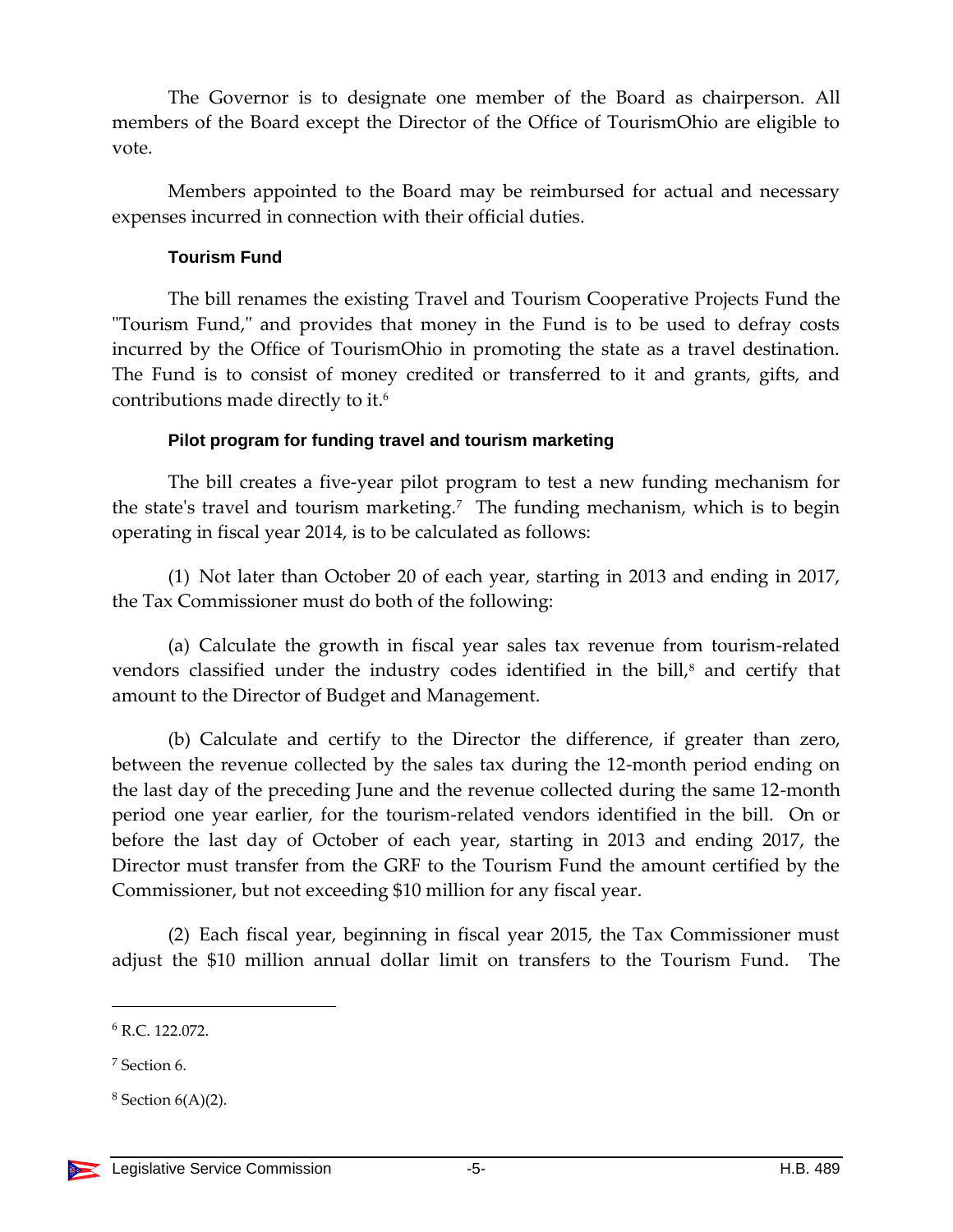adjustment is to be made by adding to the annual limit the product of multiplying the limit for the preceding fiscal year by the sum of one plus the percentage increase in the Consumer Price Index (all urban consumers, Midwest region) for the 12-month period corresponding to the preceding fiscal year, with the result rounded to the nearest \$1,000. The calculation of the percentage increase in the Consumer Price Index is to be done by taking the average index value over the 12 months of the last completed fiscal year and comparing that to the average index value over the 12 months of the immediately preceding fiscal year.

The pilot program is scheduled to terminate when the last transfer of funds made under (1)(b), above, occurs in fiscal year 2018 (specifically, in October of 2017). At that time, the Director of Development Services, the Director of Budget and Management, and the Tax Commissioner must jointly review the pilot program and make recommendations to the Governor and the General Assembly on whether to make the funding mechanism permanent. If they recommend to do so, they also are to recommend whether any changes should be made to it and whether the Office of TourismOhio and its functions should be removed from the Development Services Agency and established as a private nonprofit corporation or a subsidiary corporation of JobsOhio.

#### <span id="page-5-0"></span>**Division of Economic Development**

The Division of Economic Development within the former Department of Development is renamed the Business Services Division within the Development Services Agency. 9

#### <span id="page-5-1"></span>**Business Assistance Fund**

The bill eliminates the Tax Incentive Programs Operating Fund and replaces it with the Business Assistance Fund and makes other modifications to the Fund.<sup>10</sup> First, the bill provides that the Business Assistance Fund is to consist of money appropriated to it in addition to administrative fees collected by the Director of Development Services for participation in the Job Creation Tax Credit and Job Retention Tax Credit Programs and administrative fees related to agreements between the state and certain local governments under the Enterprise Zone Program and Community Reinvestment Area Program. Second, the bill changes the permitted uses of the Fund. Under the bill, the Business Assistance Fund must be used to pay expenses related to the administration of the Business Services Division of the Development Services Agency. Current law

 $9$  R.C. 122.64.

<sup>&</sup>lt;sup>10</sup> R.C. 122.174 (primary) and R.C. 122.17(I), 122.171(K), 122.175(K), 3735.672(C), and 5709.68(C).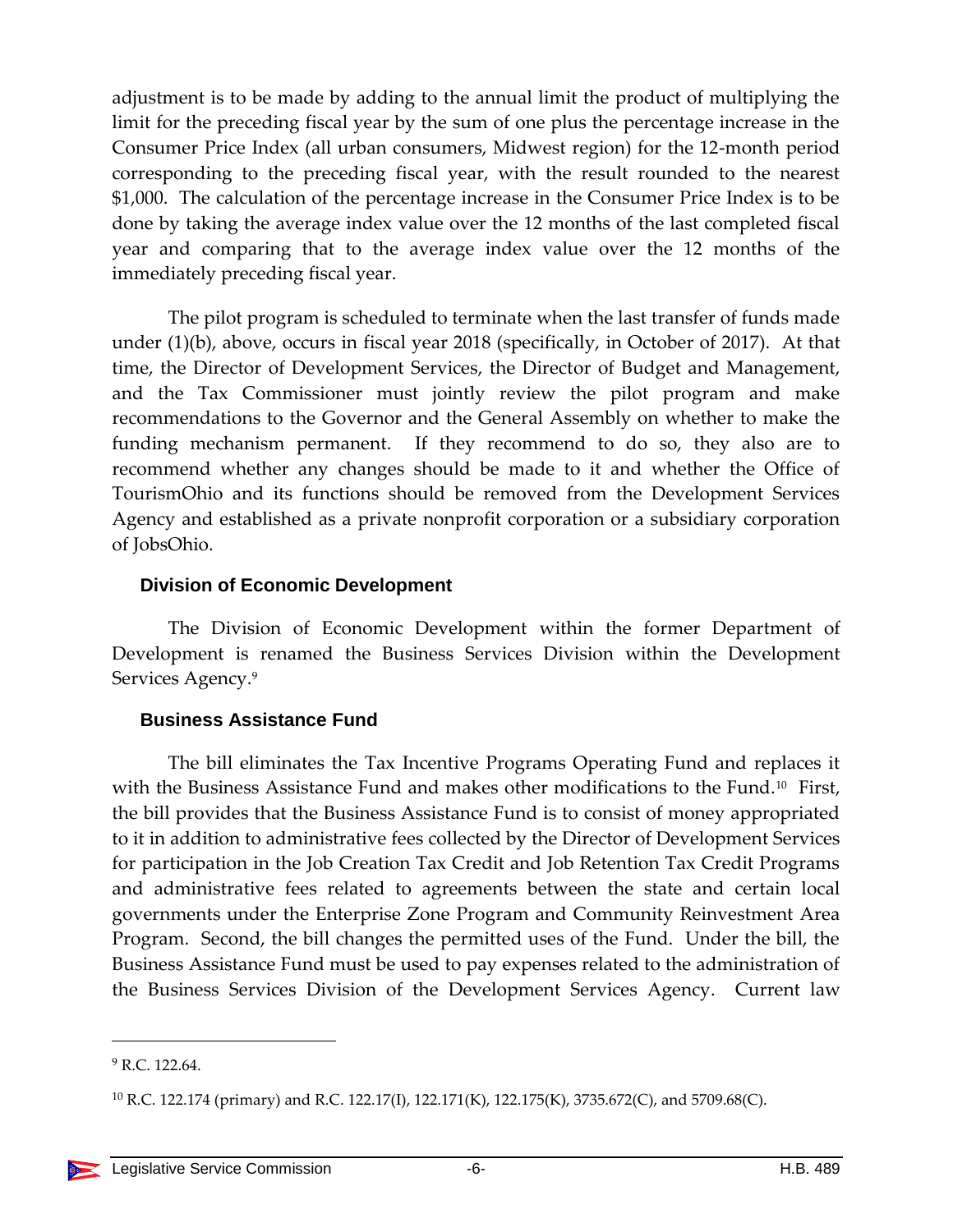requires the Tax Incentive Programs Operating Fund to be used to pay expenses related to the administration of the Job Creation Tax Credit, Job Retention Tax Credit, Community Reinvestment Area, and Enterprise Zone Programs.

#### <span id="page-6-0"></span>**Business Development and Assistance Fund**

The bill creates the Business Development and Assistance Fund in the state treasury. Under the bill, the Development Services Agency must deposit any money it receives for business development services and business assistance services to the credit of the Fund, including the following:

- Reimbursements for services provided for business development and business assistance services;
- Contract or grant payments from private entities;
- Donations or sponsorship payments from private entities;
- Contract or grant payments from public agencies or political subdivisions.

The Agency must use money in the Fund for any Agency operating purposes or programs providing business support or business assistance, including grants, loans, or administrative expenses. Investment earnings on moneys in the Fund are to be credited to the Fund.<sup>11</sup>

# <span id="page-6-1"></span>**Development Financing Advisory Council**

The bill eliminates, effective July 1, 2012, the Development Financing Advisory Council (DFAC). Under the bill, DFAC's duties are vested either solely with the Director of Development Services or eliminated entirely. Under current law, DFAC assists the Director of Development in administering certain economic development programs offered by the state. DFAC performs duties such as reviewing and making recommendations about applications for financial assistance programs.<sup>12</sup>

#### <span id="page-6-2"></span>**Use of federal Brownfields funds**

The bill requires the Director of Development Services to administer all federal funds received under the federal Small Business Liability Relief and Brownfields

<sup>11</sup> R.C. 122.97.

<sup>12</sup> R.C. 122.40 (repealed) and 9.981, 122.39, 122.41, 122.42, 122.43, 122.44, 122.48, 122.49, 122.50, 122.51, 122.52, 122.53, 122.561, 122.57, 122.61, 122.62, 122.64, 166.04, 166.05, 166.13, 166.14, 166.18, 166.19, 166.25, and 166.30; Sections 3 and 22.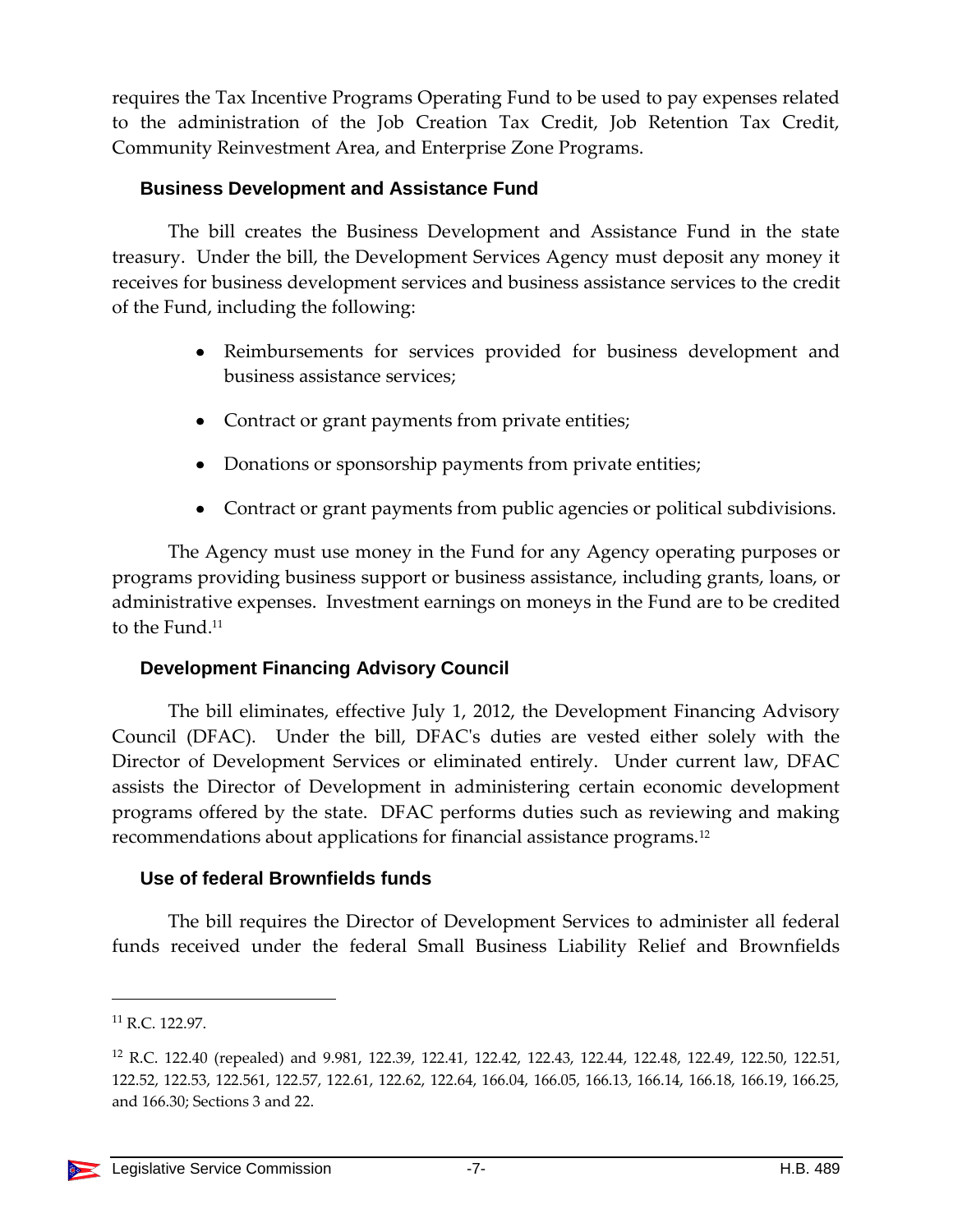Revitalization Act.<sup>13</sup> The bill requires that the Director comply with all requirements imposed by the federal act related to the administration of, and application for, the funds as grants and loans. The bill further requires the Director to establish a schedule of fees and charges to be paid to the Director by grant and loan recipients.<sup>14</sup>

# <span id="page-7-0"></span>**JobsOhio**

#### <span id="page-7-1"></span>**Contracts with the Development Services Agency**

The bill modifies the contractual relationship between JobsOhio and the former Department of Development, as follows:

--The Director of Development is currently authorized to execute contracts with JobsOhio providing for JobsOhio to assist the Director or the Department of Development in carrying out their respective duties under R.C. Chapter 122. or under a contract with the Director. The bill additionally permits the execution of contracts with JobsOhio for the purpose of providing assistance in carrying out the duties of the Director of Development Services or Development Services Agency "under any other provision of the Revised Code dealing with economic development."<sup>15</sup>

--The bill clarifies that, though JobsOhio performs some of its duties via contract with the Director, it is not to be considered a state or public entity for purposes of the statutes identified in current law.<sup>16</sup>

--The bill requires that the provision of services by JobsOhio to the Director or Agency be pursuant to a contract. The initial contract the Director enters into with JobsOhio is not to extend beyond June 30, 2013. After that date, the Director and JobsOhio may renew the contract for subsequent fiscal biennia, but a particular contract cannot be effective for longer than a fiscal biennium of the General Assembly. If at any time the Director determines that the contract with JobsOhio may not be renewed for the subsequent fiscal biennium, the Director must notify JobsOhio not later than 120 days prior to the end of the current fiscal biennium. If written notice is not provided to JobsOhio prior to 100 days before the end of the current fiscal biennium, the contract must be renewed upon terms agreed to by the parties.<sup>17</sup>

<sup>13</sup> 42 United States Code 9601 and 9604.

<sup>14</sup> Section 7.

 $15$  R.C. 122.011(E).

<sup>16</sup> R.C. 187.03.

<sup>17</sup> R.C. 187.04.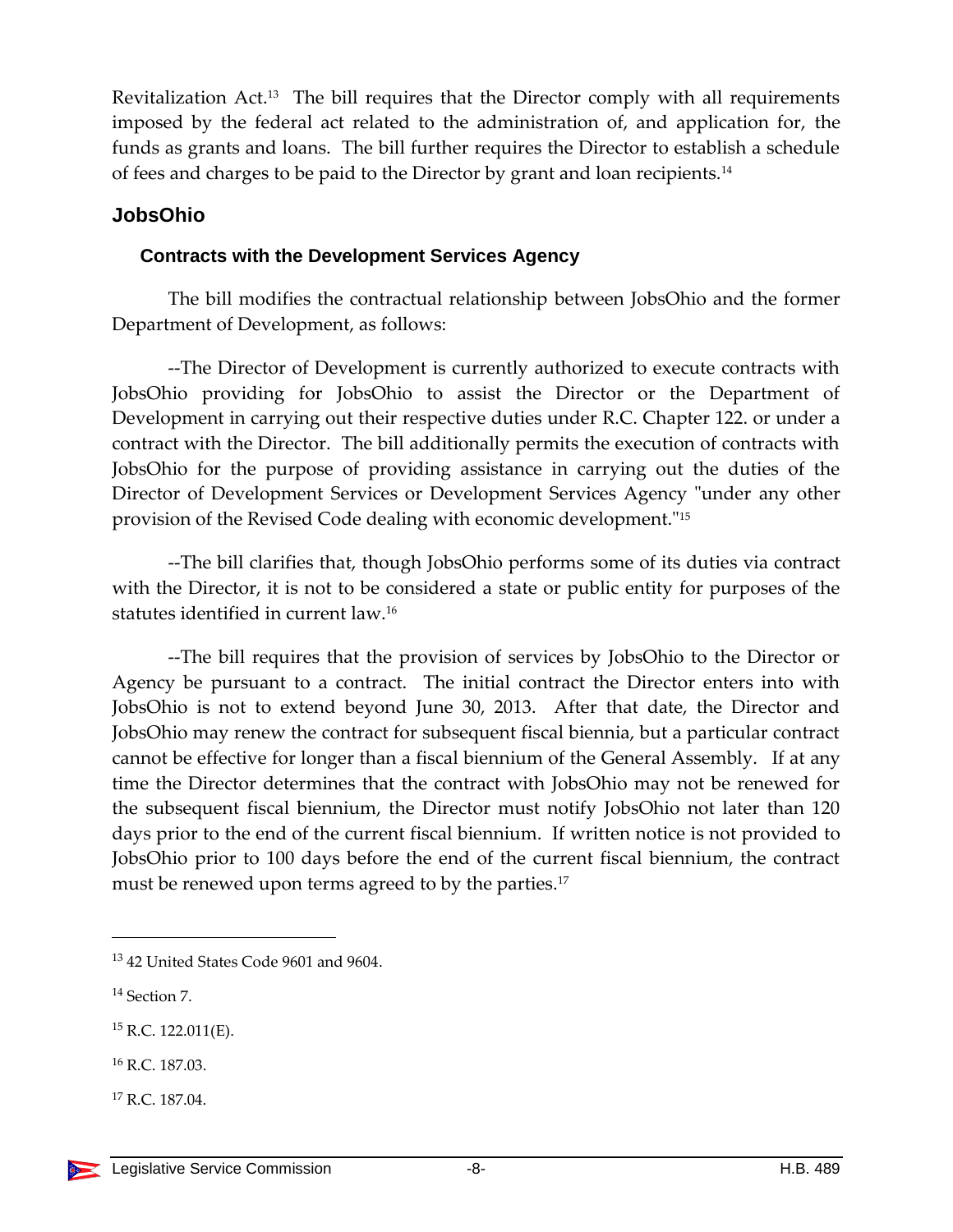--Current law states that all contracts between the Director of Development and JobsOhio are subject to Controlling Board approval. Under the bill, only contracts that obligate the Development Services Agency to pay JobsOhio for services rendered are subject to Controlling Board approval.<sup>18</sup>

#### <span id="page-8-0"></span>**Use of public money**

Existing law governing the operation of JobsOhio provides that the approval or disapproval of awards remains functions of the Department and that all contracts for grants, loans, and tax incentives must be between the Department and the recipient. Under the bill, the awards referenced are limited to awards involving *public money* and the grants, loans, and tax incentives are limited to those involving *public money*. The bill defines "public money" for purposes of the law governing JobsOhio as all moneys in the state treasury or moneys lawfully due and payable to the possession or custody of the Treasurer of State.<sup>19</sup>

#### <span id="page-8-1"></span>**Public records**

The JobsOhio law currently provides that records created or received by JobsOhio that are *not* designated to be available to the public by the contract between JobsOhio and the Director of Development are not to be considered public records, regardless of who may have custody of them.<sup>20</sup> The bill amends the Public Records Law to specifically exempt those records from the definition of "public record."<sup>21</sup>

# <span id="page-8-2"></span>**Economic development assistance programs**

# <span id="page-8-3"></span>**Ohio Tax Credit Authority; job creation tax credits**

The bill increases the membership of the Tax Credit Authority by adding the following as members:

(1) The Chief Investment Officer of JobsOhio;

(2) A person appointed by the Governor who is a specialist in the development of new technology.<sup>22</sup>

<sup>18</sup> R.C. 187.04.

<sup>19</sup> R.C. 187.04. See also R.C. 187.07 and 187.08 (not in the bill).

 $20$  R.C. 187.04(C).

<sup>21</sup> R.C. 149.43.

 $22$  R.C. 122.17(M).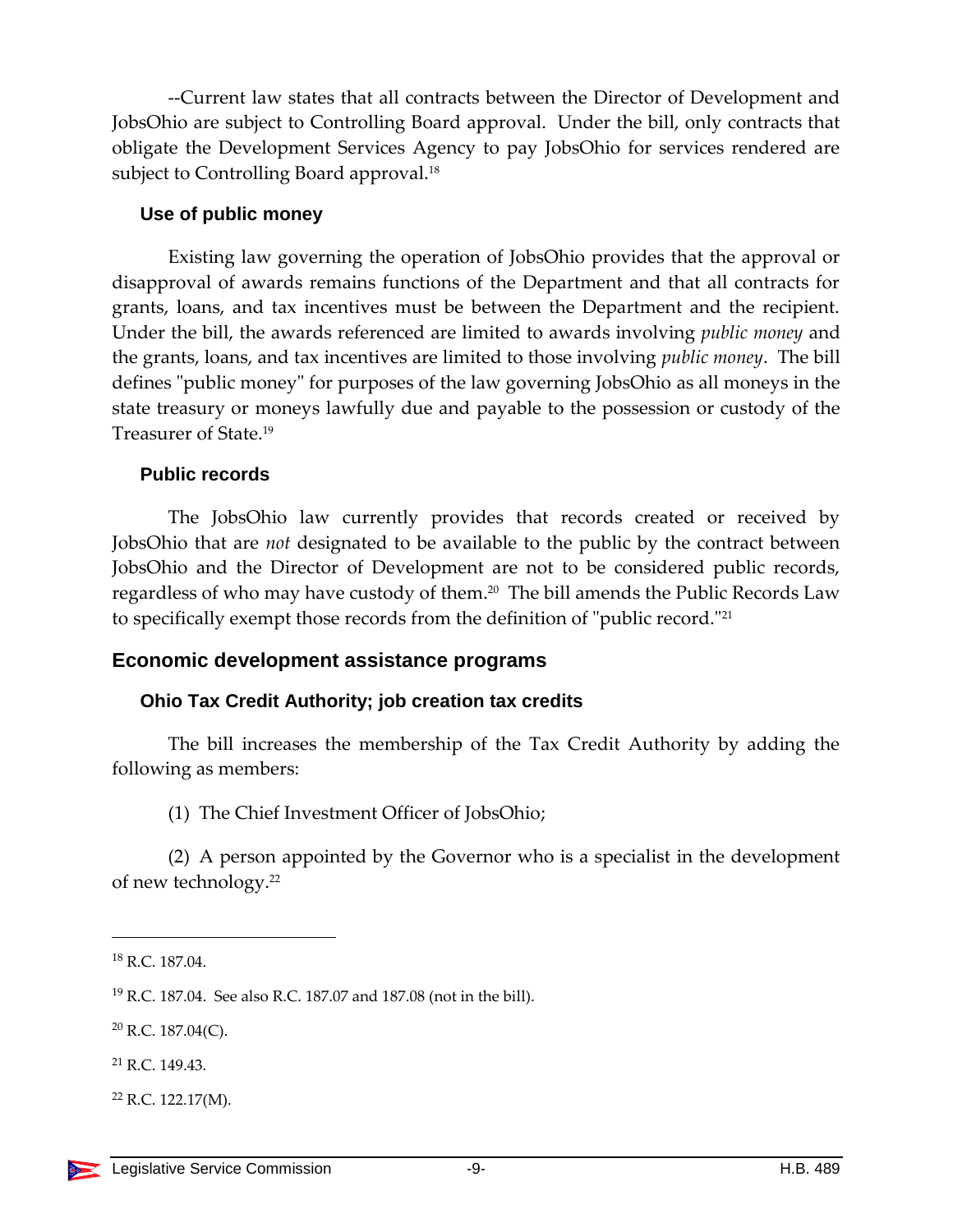Under the existing program, the Tax Credit Authority may award a tax credit to a person proposing a project to create new jobs in Ohio if the Authority finds that the project meets certain criteria, such as receiving the credit is a major factor in the person's decision to go forward with the project. The bill modifies this criterion by requiring that the project be recommended to the Authority by the Chief Investment Officer of JobsOhio and the Director of Development Services. In addition, the bill recognizes situations where a project has already been started. In that event, the Authority must find that receiving the tax credit is a major factor in the person's decision to begin the project *and* the Chief Investment Officer and Director, within six months after the person's application was received by the Authority, must recommend that the person's application be considered.<sup>23</sup>

If a tax credit is approved, the amount of the credit is calculated in accordance with a formula identified in existing law. To determine the person's "baseline income tax revenue" for purposes of that formula, the applicable withholding period is the 12 months immediately preceding the date the Authority approves the person's application. The bill adds *or the date the Authority receives the recommendation of the Chief Investment Officer and the Director as described above, whichever occurs first.*<sup>24</sup>

#### <span id="page-9-0"></span>**Small Business Investment Certificate Program**

The bill makes several modifications to the Small Business Investment Certificate Program administered by the Director of Development. The changes are outlined in the table below:

| <b>Topic</b>                                                               | <b>Current law</b>                                                                                                                                                                          | S.B. 314                                                                                                                                                                                                                     |
|----------------------------------------------------------------------------|---------------------------------------------------------------------------------------------------------------------------------------------------------------------------------------------|------------------------------------------------------------------------------------------------------------------------------------------------------------------------------------------------------------------------------|
| <b>Small business</b><br>enterprise<br>eligibility<br>requirements $^{25}$ | (A) At the time of a qualifying<br>investment, the enterprise's assets<br>do not exceed \$50 million, or its<br>annual sales do not exceed \$10<br>million.                                 | (A) Same as current law, but<br>provides that when making the<br>asset determination, the assets and<br>annual sales of all of the<br>enterprise's related or affiliated<br>entities must be included in the<br>calculation. |
|                                                                            | (B) The enterprise employs at least<br>50 full-time equivalent employees<br>in this state for whom the enterprise<br>is required to withhold state income<br>tax, or more than one-half the | (B) Same as current law.                                                                                                                                                                                                     |

<sup>23</sup> R.C. 122.17(C)(3).

l

<sup>24</sup> R.C. 122.17(A)(2).

 $25$  R.C. 122.86(A)(1).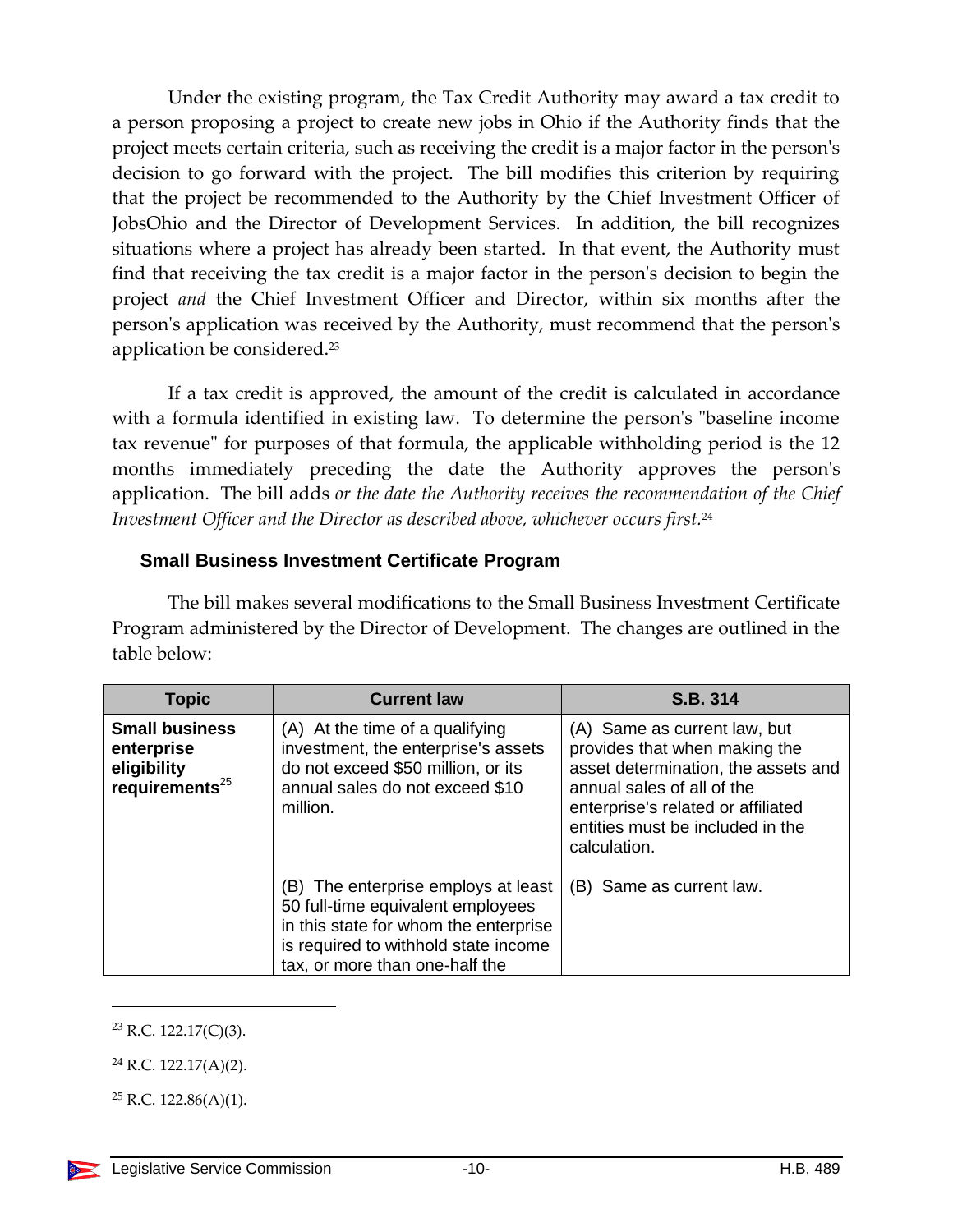| <b>Topic</b>                            | <b>Current law</b>                                                                                                                                                                                                                                                                                                                                                                      | S.B. 314                                                                                                                                                          |
|-----------------------------------------|-----------------------------------------------------------------------------------------------------------------------------------------------------------------------------------------------------------------------------------------------------------------------------------------------------------------------------------------------------------------------------------------|-------------------------------------------------------------------------------------------------------------------------------------------------------------------|
|                                         | enterprise's total number of full-<br>time equivalent employees<br>employed anywhere in the United<br>States are employed in this state<br>and are subject to that withholding<br>requirement.                                                                                                                                                                                          |                                                                                                                                                                   |
|                                         | (C) The enterprise, within six<br>months after an eligible investor's<br>qualifying investment is made,<br>invests in or incurs certain specified<br>costs, such as purchases of<br>tangible personal property to be<br>used by the business or<br>compensation for new or retained<br>employees, the cost of which is at<br>least equal to the amount of the<br>qualifying investment. | (C) Same as current law.                                                                                                                                          |
|                                         | (D) No provision.                                                                                                                                                                                                                                                                                                                                                                       | (D) At the time of the qualifying<br>investment, the enterprise meets all<br>of the following:                                                                    |
|                                         |                                                                                                                                                                                                                                                                                                                                                                                         | The enterprise has no<br>٠<br>outstanding tax or other<br>liabilities owed to the state;                                                                          |
|                                         |                                                                                                                                                                                                                                                                                                                                                                                         | • The enterprise is in good<br>standing with the Secretary of<br>State, if the enterprise is<br>required to be registered with<br>the Secretary;                  |
|                                         |                                                                                                                                                                                                                                                                                                                                                                                         | The enterprise is current with<br>any court-ordered payments;                                                                                                     |
|                                         |                                                                                                                                                                                                                                                                                                                                                                                         | The enterprise is not engaged in<br>any illegal activity.                                                                                                         |
| Ineligible<br>investments <sup>26</sup> | A qualifying investment does not<br>include any investment of money<br>an eligible investor derives from a<br>grant or loan from the federal<br>government, the state, or a political<br>subdivision.                                                                                                                                                                                   | Same as current law, but also<br>disqualifies any investment of<br>money which is the basis of a tax<br>credit granted under any other<br>provision of state law. |

 $26$  R.C. 122.86(A)(2).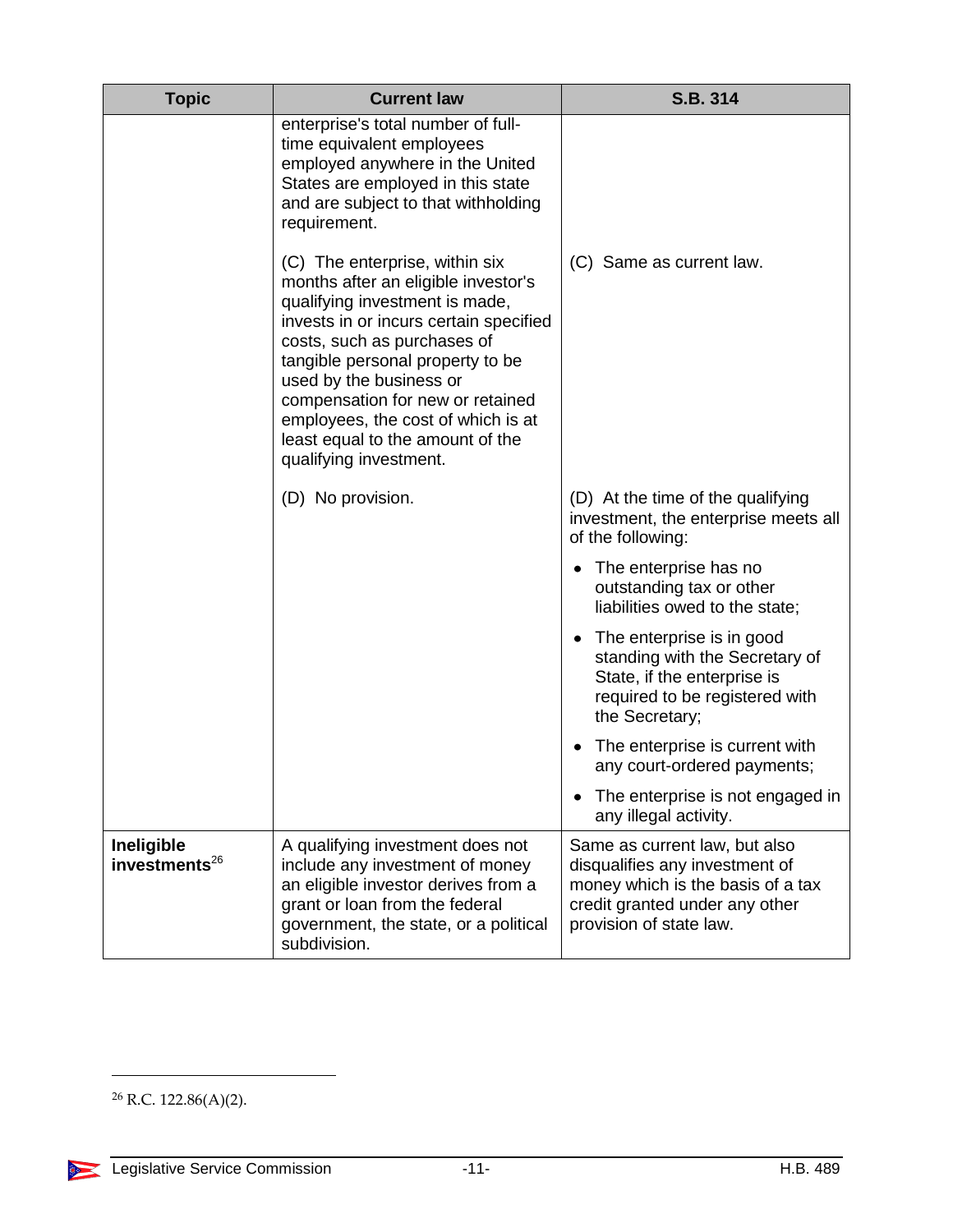| <b>Topic</b>                                                                                  | <b>Current law</b>                                                                                                                                                                                                                                   | S.B. 314                                                                                                                                                                                                                                                                                                         |
|-----------------------------------------------------------------------------------------------|------------------------------------------------------------------------------------------------------------------------------------------------------------------------------------------------------------------------------------------------------|------------------------------------------------------------------------------------------------------------------------------------------------------------------------------------------------------------------------------------------------------------------------------------------------------------------|
| Eligible investor <sup>27</sup>                                                               | An eligible investor means an<br>individual, estate, or trust subject to<br>the state income tax, or a pass-<br>through entity in which such an<br>individual, estate, or trust holds a<br>direct or indirect ownership or other<br>equity interest. | Same as current law, but also<br>requires that the individual, estate,<br>trust, or pass-through entity must<br>not owe any outstanding tax or<br>other liability to the state at the time<br>of a qualifying investment.                                                                                        |
| <b>Application fee</b>                                                                        | No provision.                                                                                                                                                                                                                                        | Requires the applicant to pay an<br>application fee equal to the greater<br>of 1/10 of 1% of the amount of the<br>intended investment or \$100. <sup>28</sup>                                                                                                                                                    |
| <b>Timing of</b><br>issuance of small<br>business<br>investment<br>certificates <sup>29</sup> | (A) Requires the Director to issue<br>certificates in the order in which the<br>Director receives applications for<br>the certificates.                                                                                                              | (A) Provides that the Director may<br>reserve certificates in the order in<br>which the Director receives<br>applications for the certificates, but<br>may issue the certificates as<br>applications are completed.                                                                                              |
|                                                                                               | (B) No provision.                                                                                                                                                                                                                                    | (B) Provides that an application is<br>completed when the Director has<br>validated that an eligible investor<br>has made a qualified investment<br>and the small business enterprise<br>has made the appropriate<br>reinvestment of the qualified<br>investment pursuant to the<br>requirements of the Program. |
| <b>Requirements to</b><br>issue certificates                                                  | No provision.                                                                                                                                                                                                                                        | Provides that the Director may<br>issue a small business investment<br>certificate only if both of the<br>following apply at the time of<br>issuance:                                                                                                                                                            |
|                                                                                               |                                                                                                                                                                                                                                                      | The small business enterprise<br>$\bullet$<br>meets all of the requirements of<br>the Program (see (D) under<br>"Small business enterprise<br>eligibility requirements"<br>above);                                                                                                                               |

<sup>27</sup> R.C. 122.86(A)(3).

<sup>28</sup> R.C. 122.86(B).

l

 $29$  R.C. 122.86(B).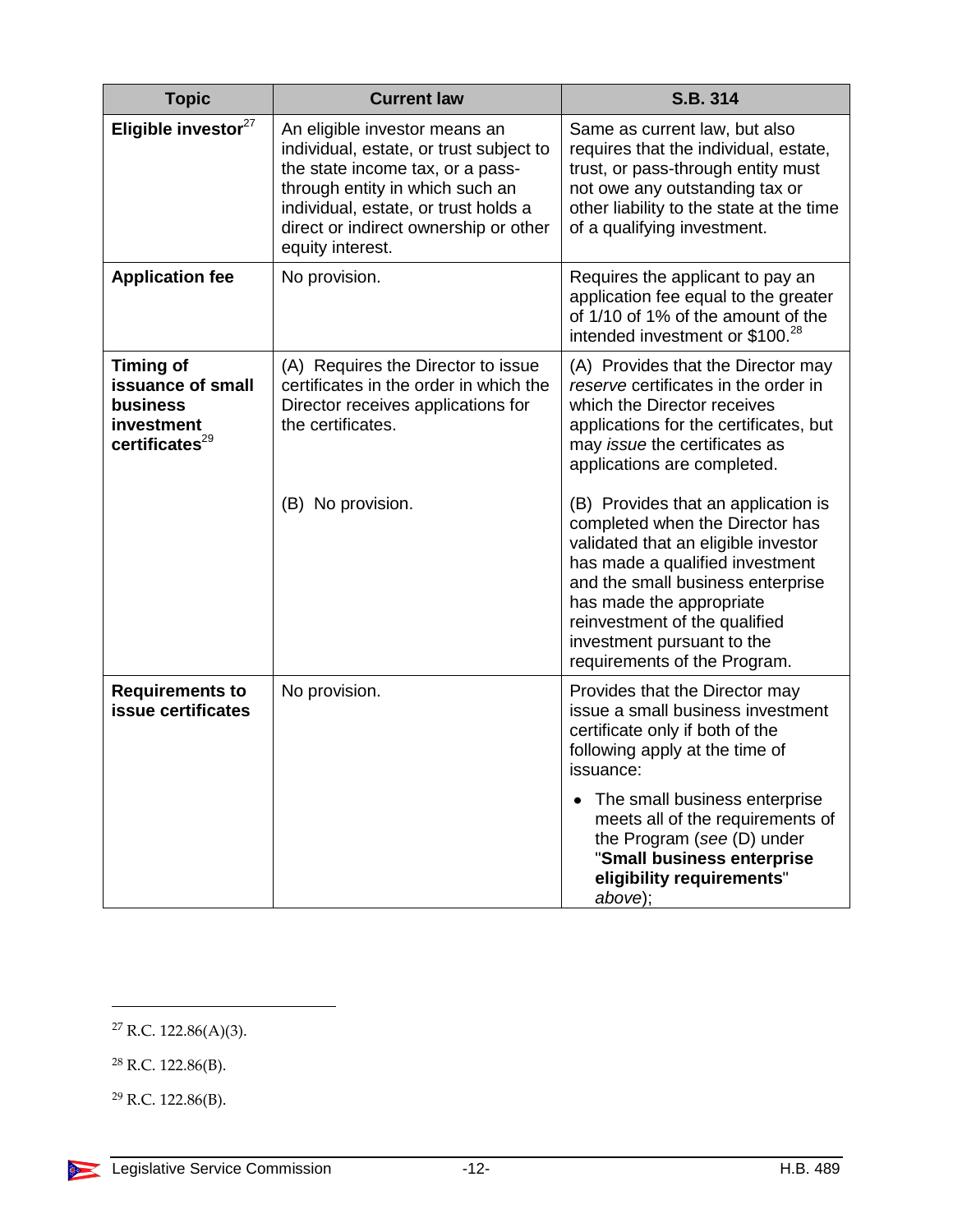| <b>Topic</b>                                                      | <b>Current law</b>                                                                                                                                                                                                                                                   | S.B. 314                                                                                                                                                                                               |
|-------------------------------------------------------------------|----------------------------------------------------------------------------------------------------------------------------------------------------------------------------------------------------------------------------------------------------------------------|--------------------------------------------------------------------------------------------------------------------------------------------------------------------------------------------------------|
|                                                                   |                                                                                                                                                                                                                                                                      | The eligible investor does not<br>owe any outstanding tax or<br>other liability to the state. <sup>30</sup>                                                                                            |
| <b>Required</b><br>submissions to<br>the Department <sup>31</sup> | Upon the request of the Director,<br>each enterprise in which a<br>qualifying investment is made<br>under the Program must provide<br>records or other evidence that the<br>enterprise is a small business<br>enterprise that meets the<br>Program's qualifications. | Same as current law, but also<br>requires each enterprise to provide<br>to the Director records or evidence<br>regarding the number of jobs<br>created or retained in the state.                       |
| <b>Department record</b><br>keeping<br>requirements <sup>32</sup> | No provision.                                                                                                                                                                                                                                                        | Requires the Director to compile<br>and maintain a record of the<br>number of jobs created or retained<br>as a result of qualifying investments<br>made under the Program.                             |
| <b>InvestOhio</b><br>Support Fund <sup>33</sup>                   | No provision.                                                                                                                                                                                                                                                        | Creates the InvestOhio Support<br>Fund in the state treasury,<br>consisting of application fees paid<br>under the Program. The Fund is to<br>be used to pay the costs of<br>administering the Program. |

#### <span id="page-12-0"></span>**Capital Access Loan Program**

#### **Background**

<span id="page-12-1"></span>Under the existing Capital Access Loan Program, the Department of Development assists participating financial institutions in making loans to eligible businesses "that face barriers in accessing working capital and obtaining fixed asset financing." 34 When a participating financial institution makes a capital access loan, it must establish a program reserve account. The business receiving the loan is required to pay a certain percentage of the loan amount to the financial institution for deposit in its reserve account. The financial institution must deposit the same amount of its own funds into the reserve account. And then the Department must disburse to the financial

- <sup>32</sup> R.C. 122.86(D).
- $33$  R.C. 122.86(F).
- <sup>34</sup> R.C. 122.602.

<sup>30</sup> R.C. 122.86(C)(4).

 $31$  R.C. 122.86(D).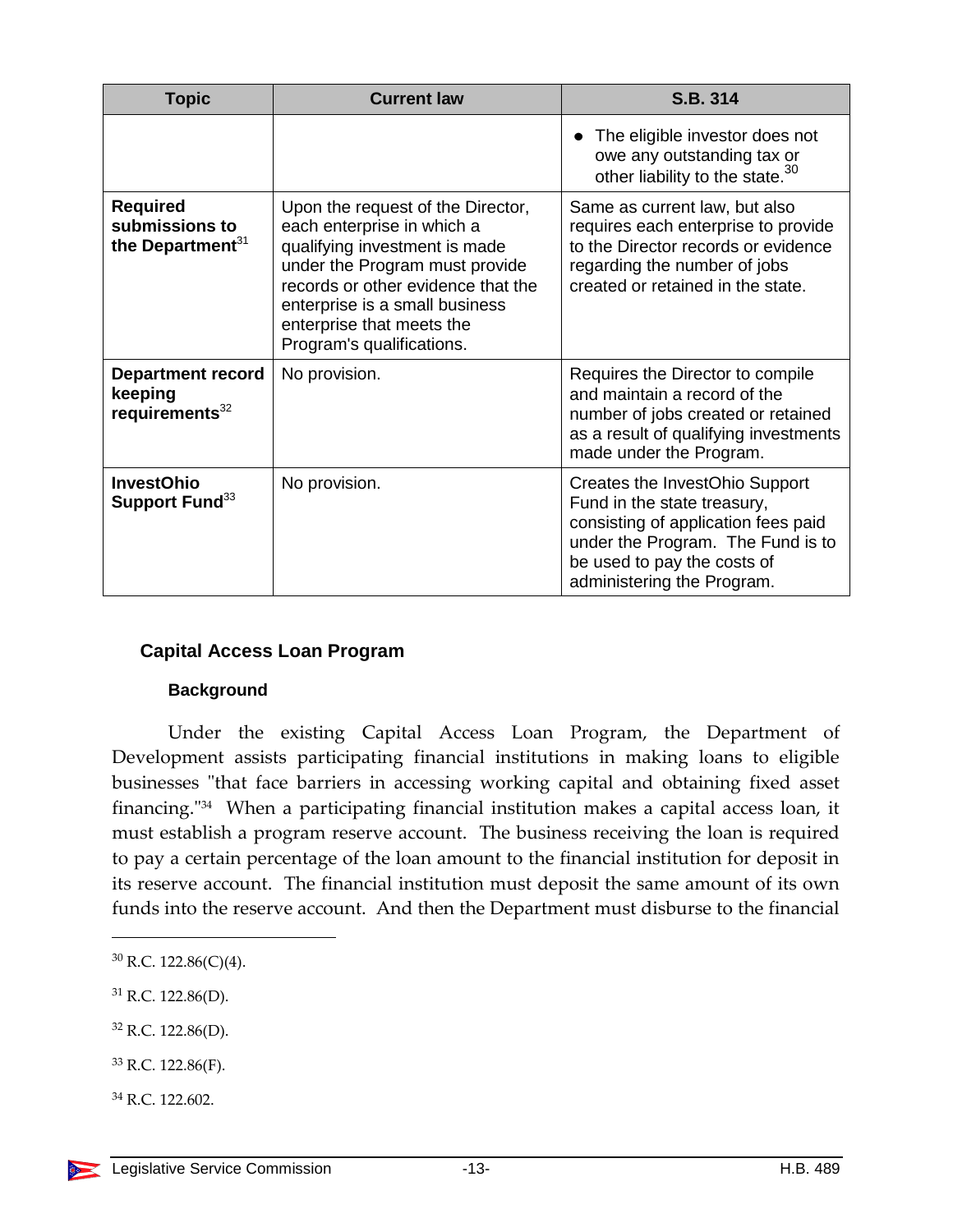institution from the Capital Access Loan Program Fund an amount equal to 50% of the principal amount of the loan or, if the borrower is a minority business enterprise, an amount equal to 80% of the principal amount of the loan, for deposit into the institution's reserve account.<sup>35</sup> If any portion of the capital access loan is uncollectible, the financial institution may seek the release of money from its reserve account.<sup>36</sup>

#### <span id="page-13-0"></span>**Modifications made by the bill**

The bill modifies the Capital Access Loan Program, as follows:

--The bill permits the transfer of money from the existing Minority Business Enterprise Loan Fund to the Capital Access Loan Program Fund. However, during any fiscal year of the Development Services Agency, the total amount of money deposited into the Capital Access Loan Program Fund from the other fund cannot exceed \$3 million. 37

--Currently, the Director of Development Services is prohibited from approving a capital access loan to an eligible business that exceeds \$250,000 for working capital or \$500,000 for the purchase of fixed assets. Under the bill, the Director is instead prohibited from approving *a deposit amount from the Capital Access Loan Program Fund for a capital access loan* that exceeds those respective amounts, referring to them as the "maximum deposit amounts."<sup>38</sup>

--Additionally, the bill changes the amount the Director is to disburse from the Fund for deposit into a financial institution's reserve account. Current law requires that the amount *equal* 50% of the principal amount of the loan. Under the bill, the amount *cannot exceed* 50% of the principal amount of the loan.<sup>39</sup> If the borrower is a minority business enterprise, existing law requires that the amount *equal* 80% of the principal amount of the loan. Under the bill, the amount *cannot exceed* 80% of the principal amount of the loan.<sup>40</sup>

--For purposes of the Program, a "minority business enterprise" is one that meets the definition of minority business enterprise provided under the current Minority

<sup>35</sup> R.C. 122.603.

<sup>36</sup> R.C. 122.604 (not in the bill).

<sup>37</sup> R.C. 122.601 and 122.80.

<sup>38</sup> R.C. 122.602(E).

 $39$  R.C. 122.603(D)(1)(a).

 $^{40}$  R.C. 122.603(D)(1)(b).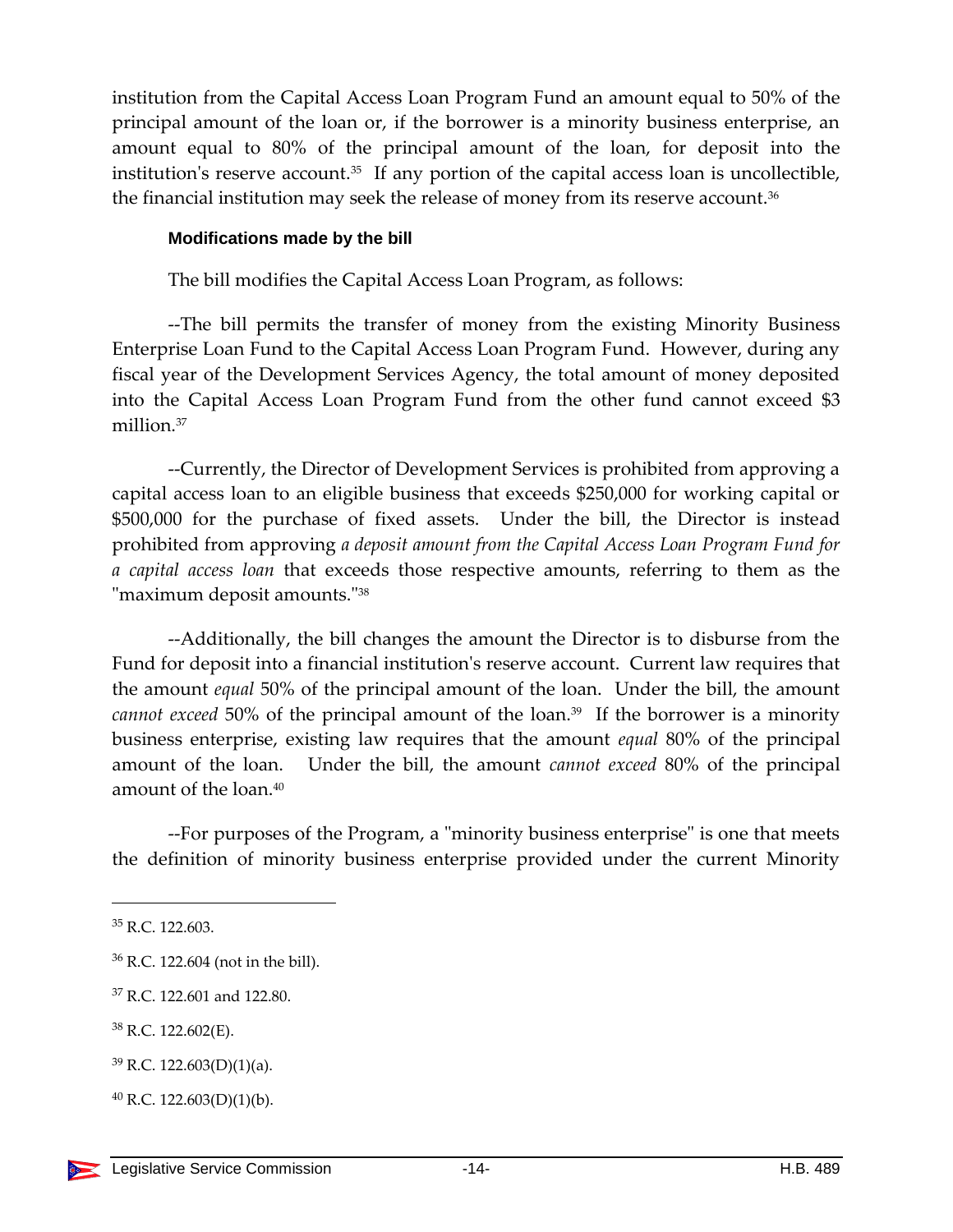Business Development Law.<sup>41</sup> Under the bill, a minority business enterprise certified by the existing Minority Business Supplier Development Council also qualifies.<sup>42</sup>

#### <span id="page-14-0"></span>**Loans to minority business enterprises**

The bill increases the amount that the Director of Development Services, with Controlling Board approval, may loan to minority business enterprises unable to finance a proposed economic development project through ordinary financial channels at comparable terms. Currently, the amount to be loaned cannot exceed 60% of the total amount expended in the procurement or improvement of the particular project. Under the bill, the maximum loan amount is 75% of the total amount expended.<sup>43</sup>

#### <span id="page-14-1"></span>**Third Frontier Commission**

The bill increases the membership of the Third Frontier Commission from 9 to 11 members by adding the following as members:

(1) The Chief Investment Officer of JobsOhio;

(2) A person appointed by the Governor, with the advice and consent of the Senate, who is to represent the public at large.<sup>44</sup>

#### <span id="page-14-2"></span>**Other provisions**

#### <span id="page-14-3"></span>**Voluntary Action Program**

The bill eliminates the role of the Director of Development in helping administer the state's Voluntary Action Program, primarily administered by the Department of Environmental Protection (EPA).<sup>45</sup> Under current law, the EPA Director is required to submit an annual report to the standing committees in each House of the General Assembly responsible for considering environmental and taxation matters regarding the Program. Among other items, the report must include information about certain property tax abatements, as reported to the EPA Director by the Director of Development based on reports from local governments submitted to the Director of Development. The property tax abatements relate to those granted for property cleaned of contamination and abatements granted for property remediation and improvements

<sup>41</sup> See R.C. 122.71 (not in the bill).

<sup>&</sup>lt;sup>42</sup> R.C. 122.60(F) and 122.603(C).

<sup>43</sup> R.C. 122.76.

<sup>44</sup> R.C. 184.01.

<sup>45</sup> R.C. 3746.35.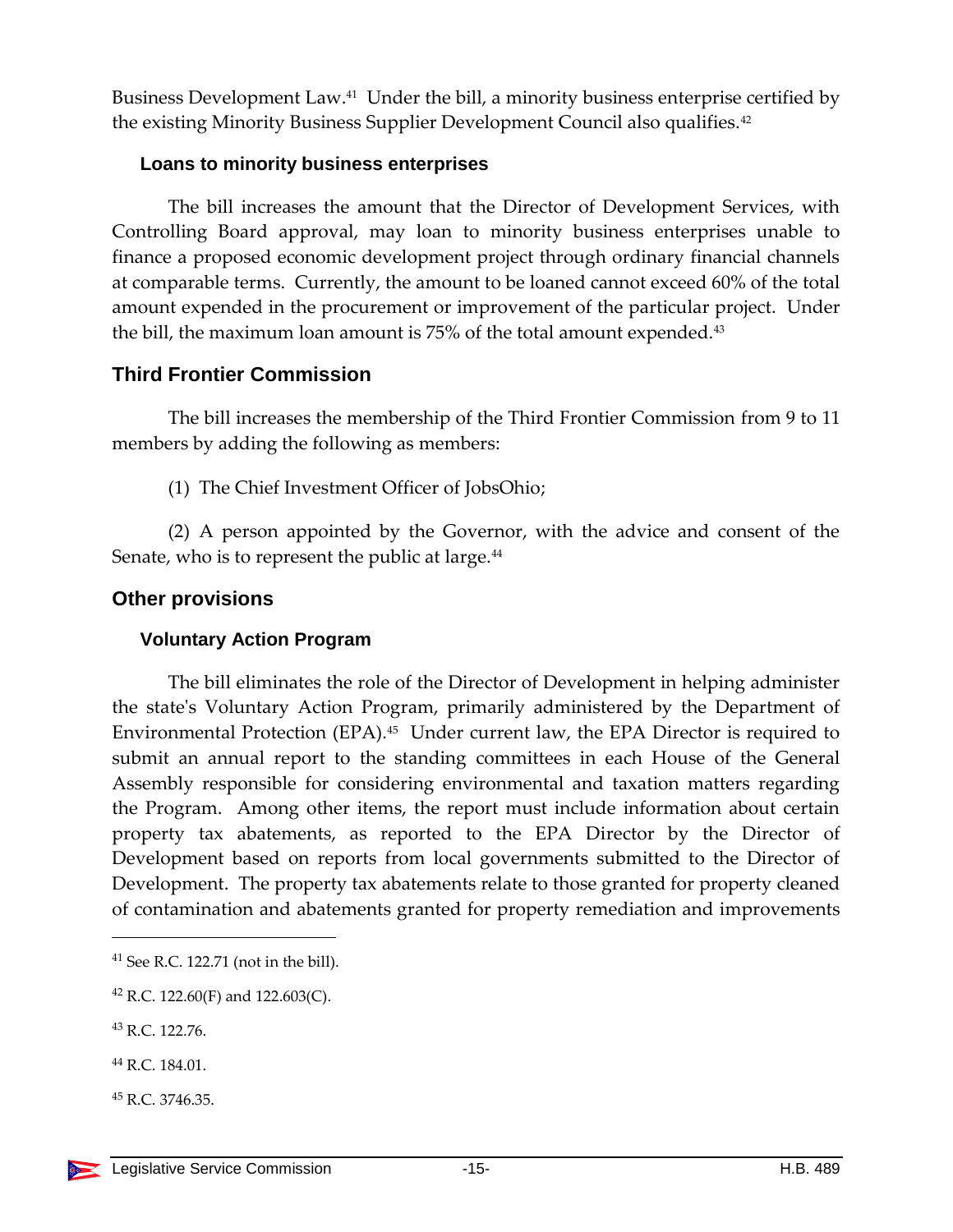that promote job creation and economic development in counties or municipal corporations.<sup>46</sup> The bill eliminates all responsibility of the Director of Development to participate in the creation of reports under the Program. As a result, the bill requires the EPA Director, rather than the Director of Development, to compile the information received from local government entities about these tax abatements and include the information in the annual report to the General Assembly. Related to this change, the bill requires county auditors to submit annual reports about tax abatements related to property decontamination to the EPA Director rather than the Director of Development (the bill needs an additional amendment to make a similar change requiring municipal corporations and counties to submit reports regarding the job creation and economic development tax abatements to the EPA Director rather than the Director of Development).<sup>47</sup>

The Voluntary Action Program is a program administered by the EPA that allows individuals to investigate and cleanup potential environmental damage to their property and receive a certificate from the EPA when no further cleanup is required.<sup>48</sup>

#### <span id="page-15-0"></span>**Termination of Water and Sewer Commission**

The bill eliminates the Water and Sewer Commission and the Water and Sewer Fund.<sup>49</sup> As part of the elimination of the Commission, the bill also removes the authority of local governments to apply for an advance of money from the Fund and related provisions regarding repayment of such advances.<sup>50</sup>

As part of the elimination of the Commission and Fund, the bill eliminates a provision of law that requires the Director of the Ohio Public Works Commission to allocate the amount of obligations authorized in the second, third, fourth, and fifth years for public infrastructure capital improvement projects for local subdivisions to the Sewer and Water Fund in order to support payments made from the Fund.<sup>51</sup>

<sup>46</sup> See R.C. 5709.87 and 5709.88 (not in the bill).

 $47$  See R.C. 5709.882 (not in the bill).

<sup>48</sup> Ohio Environmental Protection Agency, Voluntary Action Program, *available at:* http://www.epa.ohio. gov/derr/volunt/volunt.aspx, last visited March 22, 2012.

<sup>49</sup> R.C. 1525.11, 1525.12, and 1525.13 (repealed).

<sup>50</sup> R.C. 929.03, 6103.052, and 6117.062.

<sup>51</sup> R.C. 164.05, 164.06, and 164.08(B)(3).